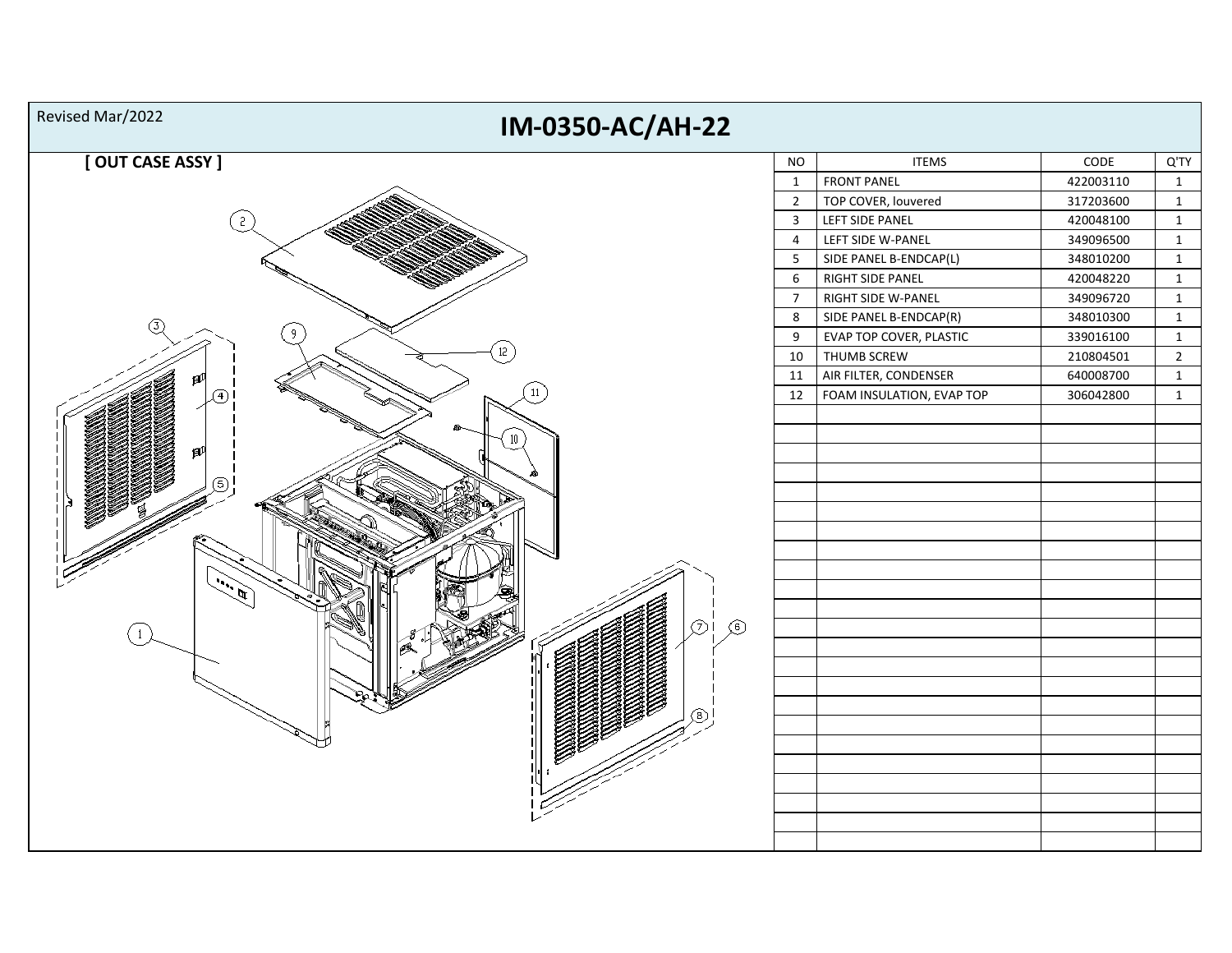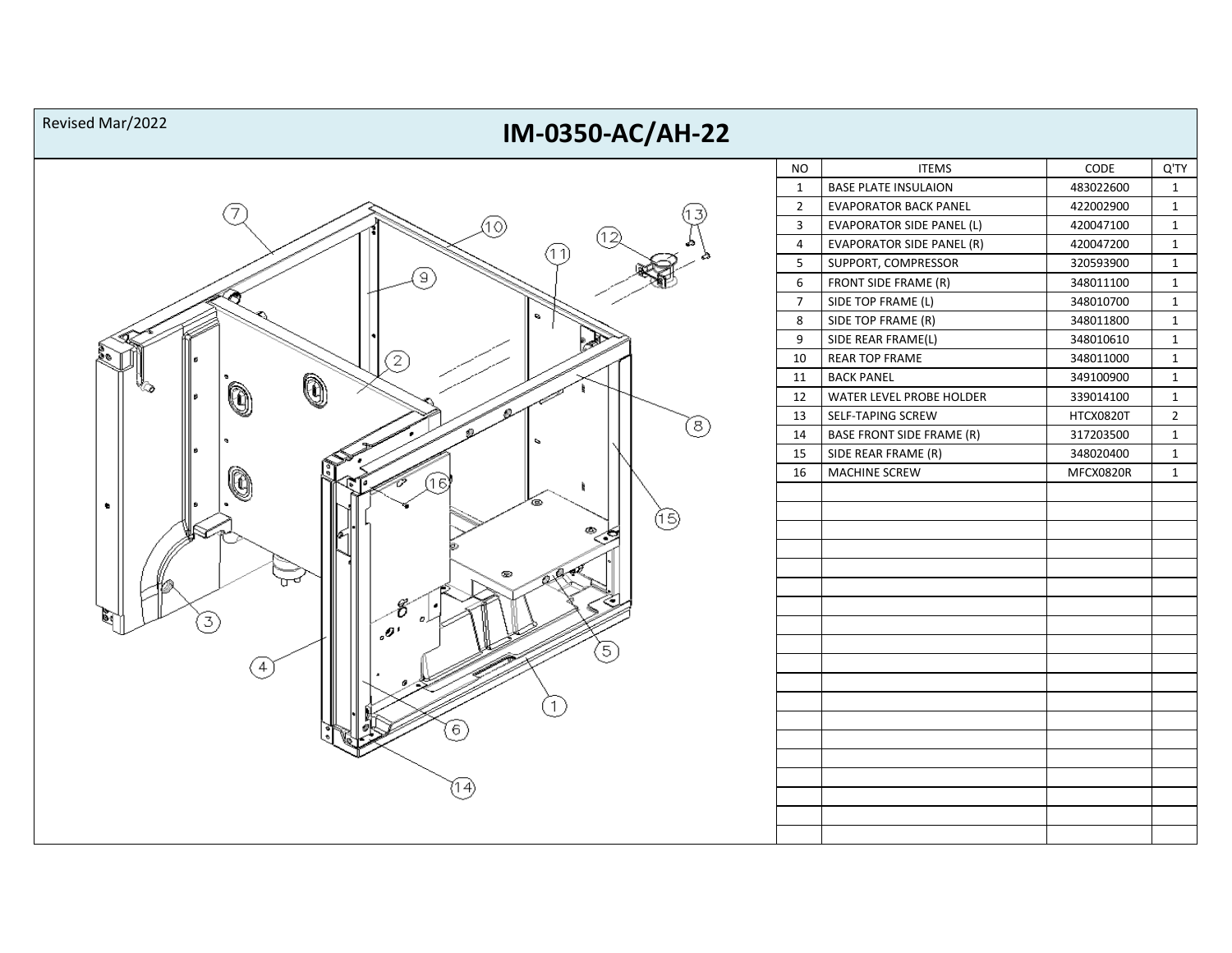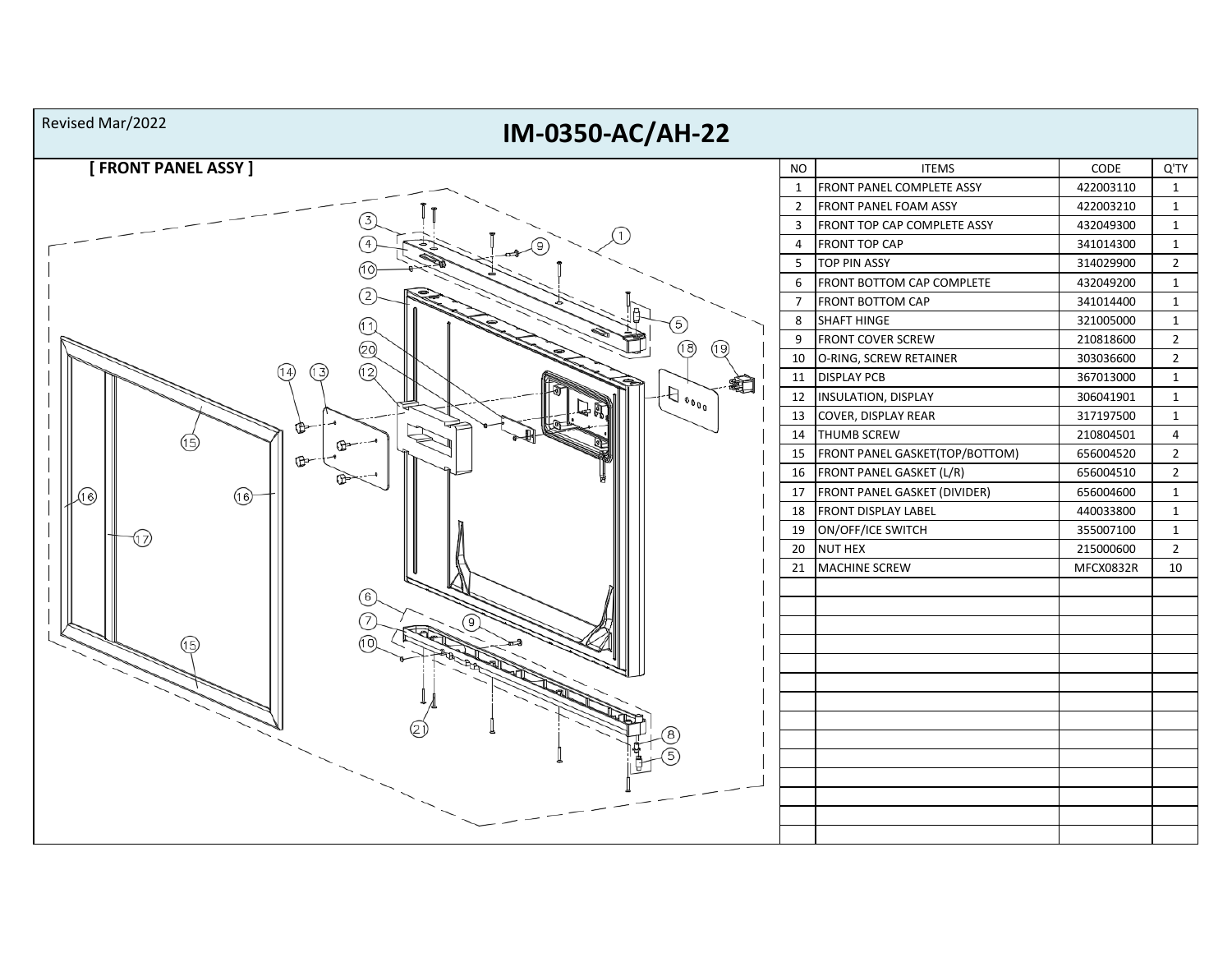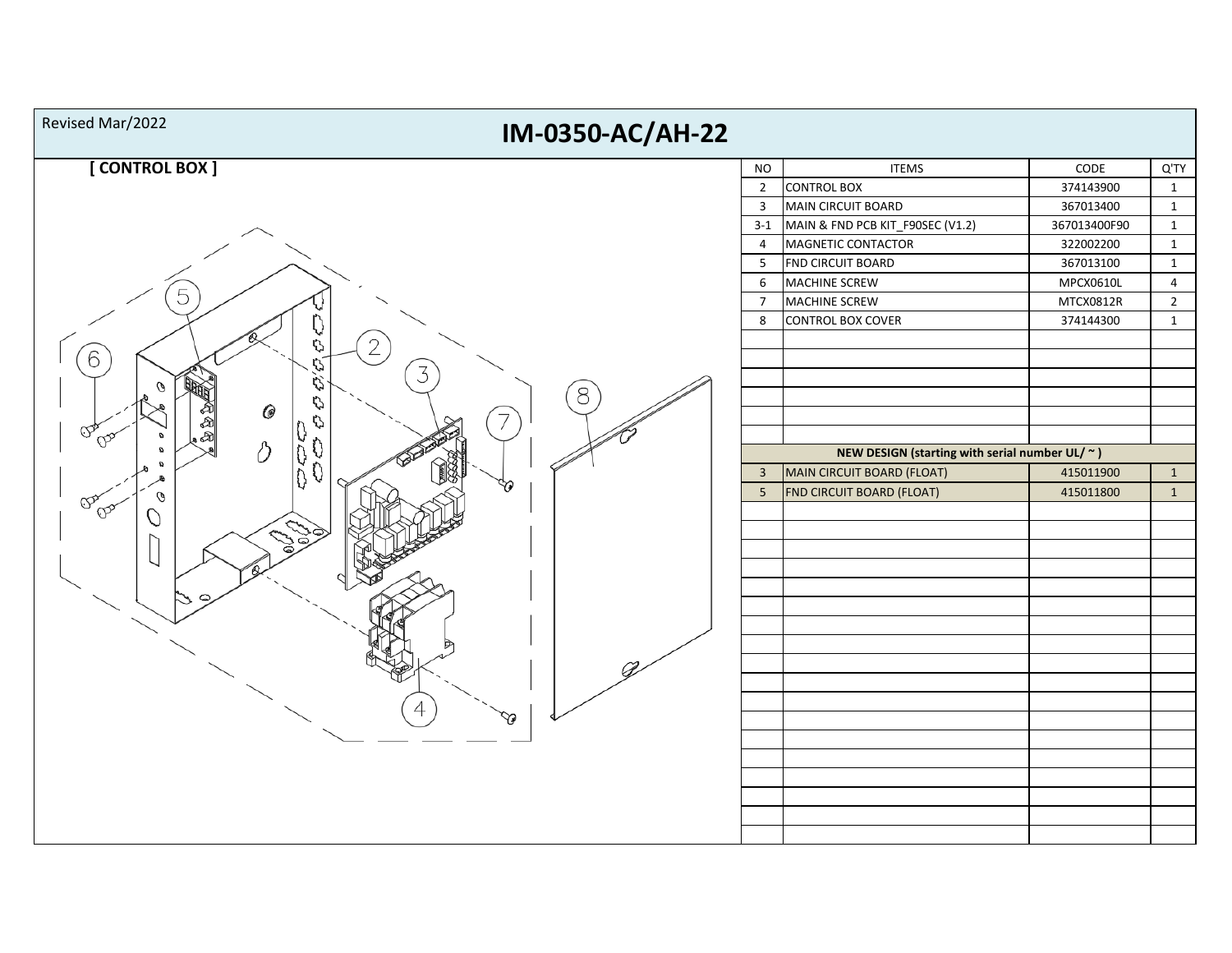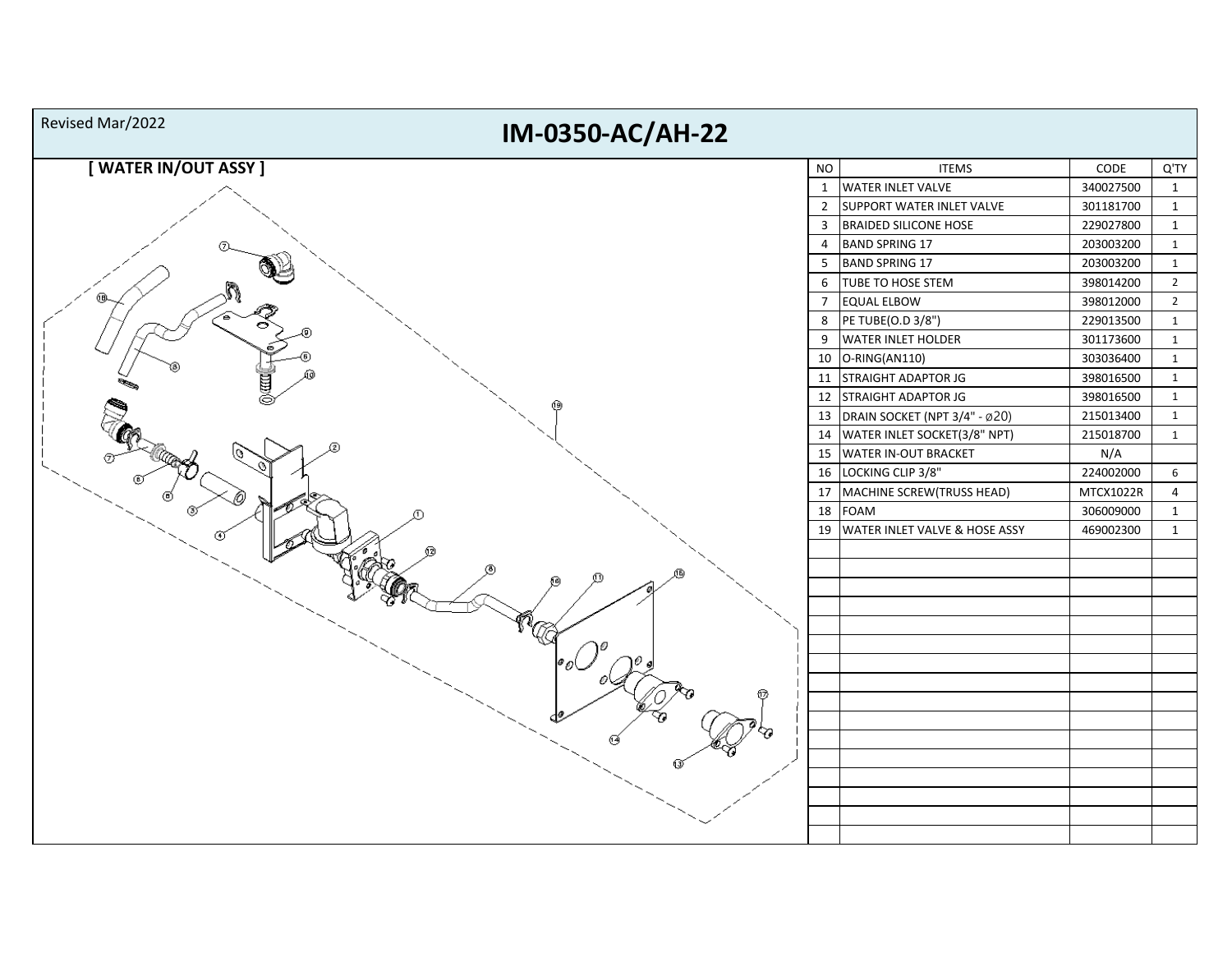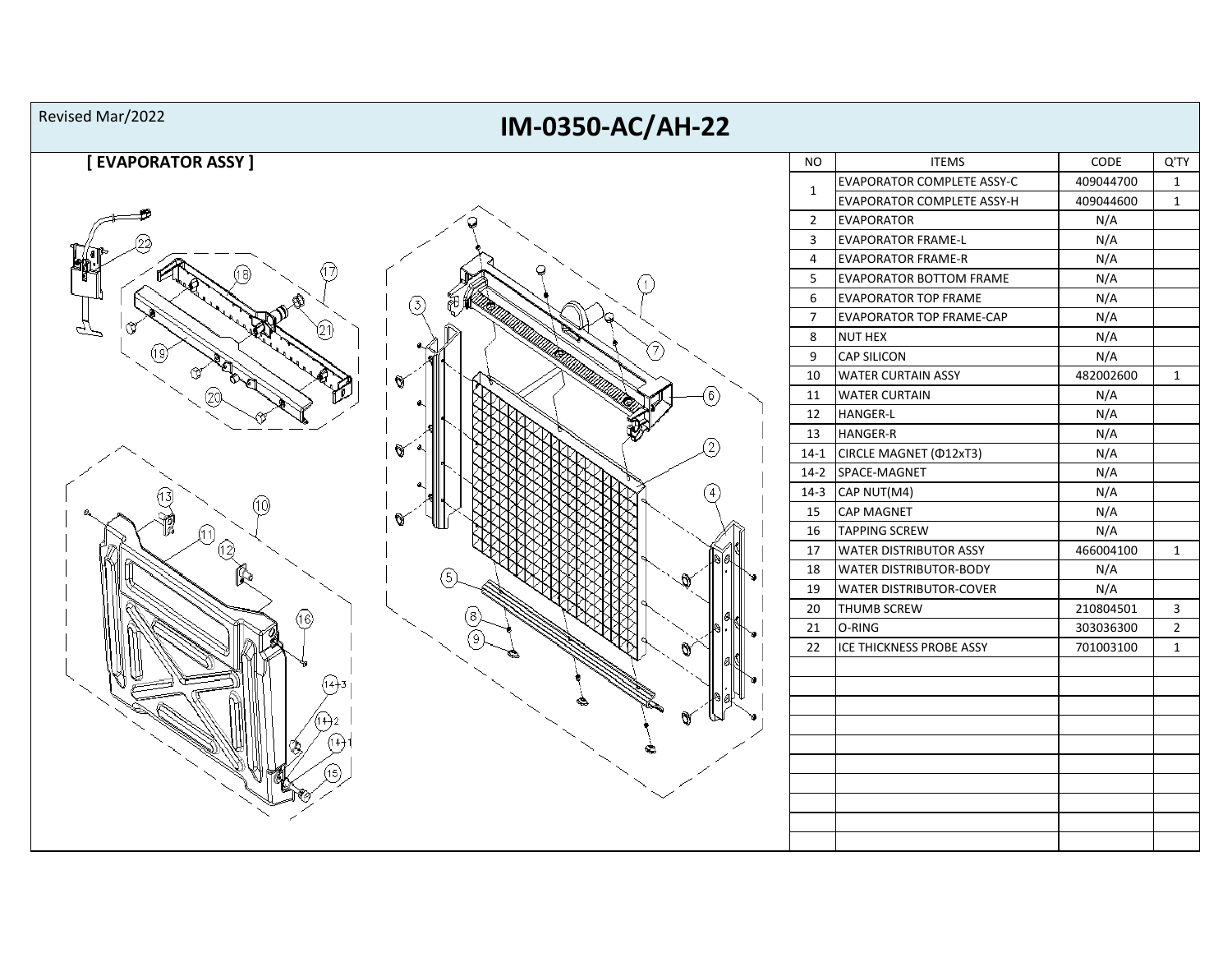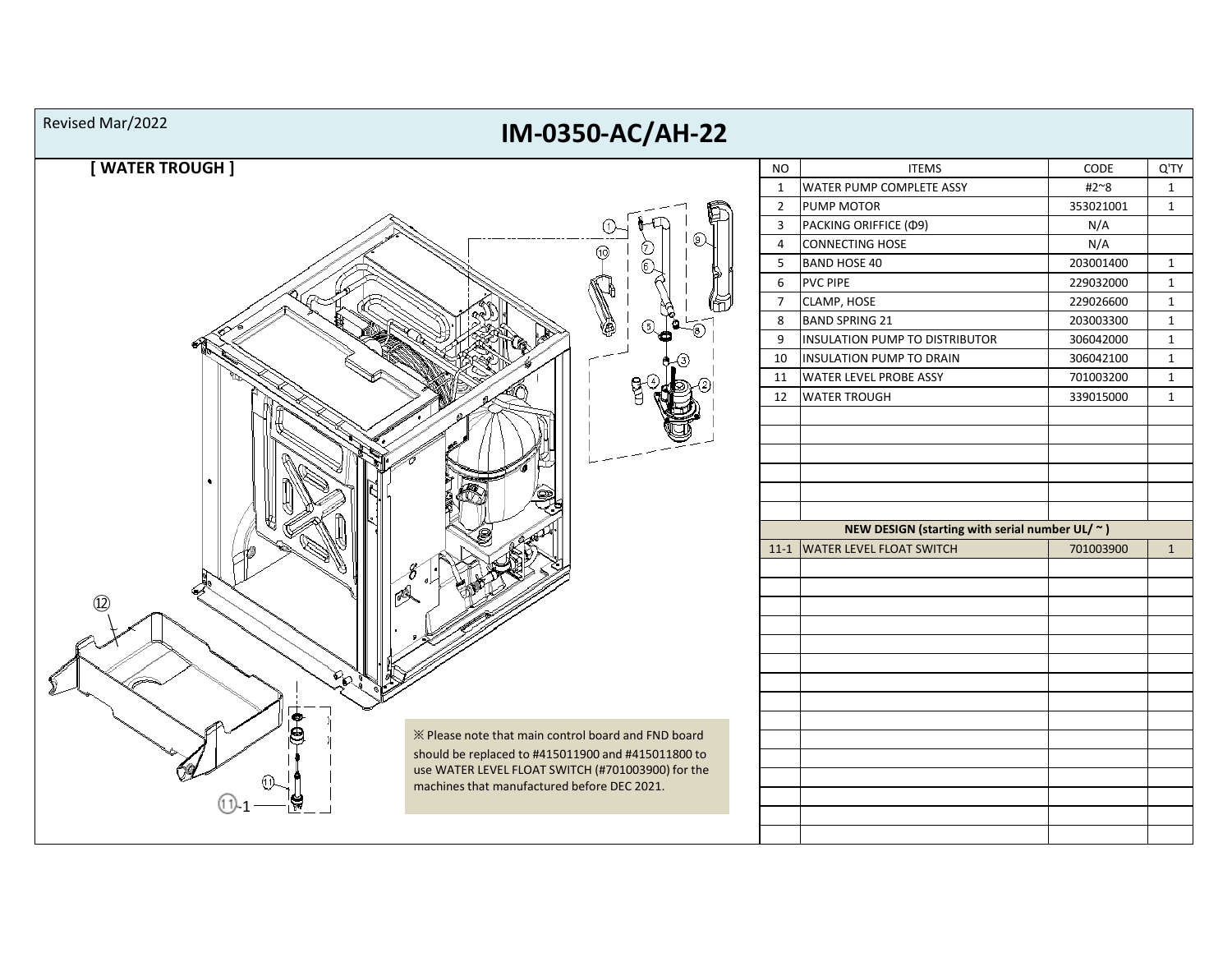| Revised Mar/2022<br>IM-0350-AC/AH-22 |                |                                                      |              |                |  |  |  |
|--------------------------------------|----------------|------------------------------------------------------|--------------|----------------|--|--|--|
| [ WATER TROUGH ]                     | <b>NO</b>      | <b>ITEMS</b>                                         | CODE         | Q'TY           |  |  |  |
|                                      | $\mathbf{1}$   | <b>BASE FRONT SIDE FRAME(R)</b>                      | 317203500    | $\mathbf{1}$   |  |  |  |
|                                      | $\overline{2}$ | <b>FRONT TOP SUPPORT</b>                             | 341014500    | $\mathbf{1}$   |  |  |  |
|                                      | 3              | FRONT LOWER SUPPORT                                  | 341014600    | $\mathbf{1}$   |  |  |  |
|                                      | 4              | <b>HINGE BRACKET</b>                                 | 321005110    | $\mathbf{1}$   |  |  |  |
|                                      | 5              | <b>HINGE BRACKET DOWN</b>                            | 321005210    | 1              |  |  |  |
|                                      | 6              | <b>HINGE SUPPORT</b>                                 | 341012300    | $\overline{2}$ |  |  |  |
|                                      | $\overline{7}$ | <b>TAPPING SCREW</b>                                 | TFCQ0841RP   | 6              |  |  |  |
|                                      | 8              | <b>MACHINE SCREW</b>                                 | MFCX1022RP   | 6              |  |  |  |
|                                      | 9              | <b>CURTAIN SENSOR</b>                                | 701002000    | $\mathbf{1}$   |  |  |  |
|                                      | 10             | <b>SENSOR CAP</b>                                    | 319009300    | $\mathbf{1}$   |  |  |  |
|                                      | 11             | <b>COVER BRACKET</b>                                 | 301169400    | $\mathbf{1}$   |  |  |  |
|                                      | 12             | <b>DUMP VALVE</b>                                    | 340026600    | $\mathbf{1}$   |  |  |  |
|                                      | 13             | <b>BRACKET, DUMP VALVE</b>                           | 301169600    | $\mathbf{1}$   |  |  |  |
|                                      | 14             | <b>PVC PIPE</b>                                      | 229032100    | $\mathbf{1}$   |  |  |  |
|                                      | 15             | <b>BAND SPRING 20</b>                                | 203004200    | $\mathbf{1}$   |  |  |  |
|                                      | 16             | <b>BAND SPRING 21</b>                                | 203003300    | $\mathbf{1}$   |  |  |  |
|                                      | 17             | <b>PRESSURE SWITCH</b>                               | 355012700    | $\mathbf{1}$   |  |  |  |
|                                      | 18             | <b>BRACKET</b>                                       | 301169700    | 1              |  |  |  |
|                                      | 19             | <b>SOLDER ADAPTOR</b>                                | 215018510    | $\mathbf{1}$   |  |  |  |
|                                      | 20             | <b>TAPPING SCREW</b>                                 | TTCQ0826R    | 3              |  |  |  |
|                                      | 21             | <b>BKT &amp; POWER CORD ASSY</b>                     | 722013000    | $\mathbf{1}$   |  |  |  |
|                                      | 22             | POWER CORD                                           | 722012700    | $\mathbf{1}$   |  |  |  |
|                                      | 23             | <b>BRACKET POWER CORD</b>                            | 301096700    | $\mathbf{1}$   |  |  |  |
|                                      | 24             | <b>GROMMET BUSHING</b>                               | 232003500    | $\overline{2}$ |  |  |  |
|                                      | 25             | <b>BRACKET</b>                                       | 301181800    | $\mathbf{1}$   |  |  |  |
|                                      | 26             | <b>MACHINE SCREW</b>                                 | MTCX0820R    | 5              |  |  |  |
|                                      | 27             | PRESSURE SWITCH COMPLETE ASSY                        | #17~20,26    | $\mathbf{1}$   |  |  |  |
|                                      | 28             | DRAIN VALVE COMPLETE ASSY                            | #12~16,20,26 | $\mathbf{1}$   |  |  |  |
|                                      | 29             | <b>SENSOR PARTS COMPLETE</b>                         | 701003300    | 1              |  |  |  |
|                                      |                | NEW DESIGN (starting with serial number UL/ $\sim$ ) |              |                |  |  |  |
|                                      | 30             | <b>POWER SWITCH</b>                                  | 355025100    | $\mathbf{1}$   |  |  |  |
|                                      | 31             | <b>NOISE FILTER</b>                                  | 500000900    | $\mathbf{1}$   |  |  |  |
|                                      |                |                                                      |              |                |  |  |  |
|                                      |                |                                                      |              |                |  |  |  |